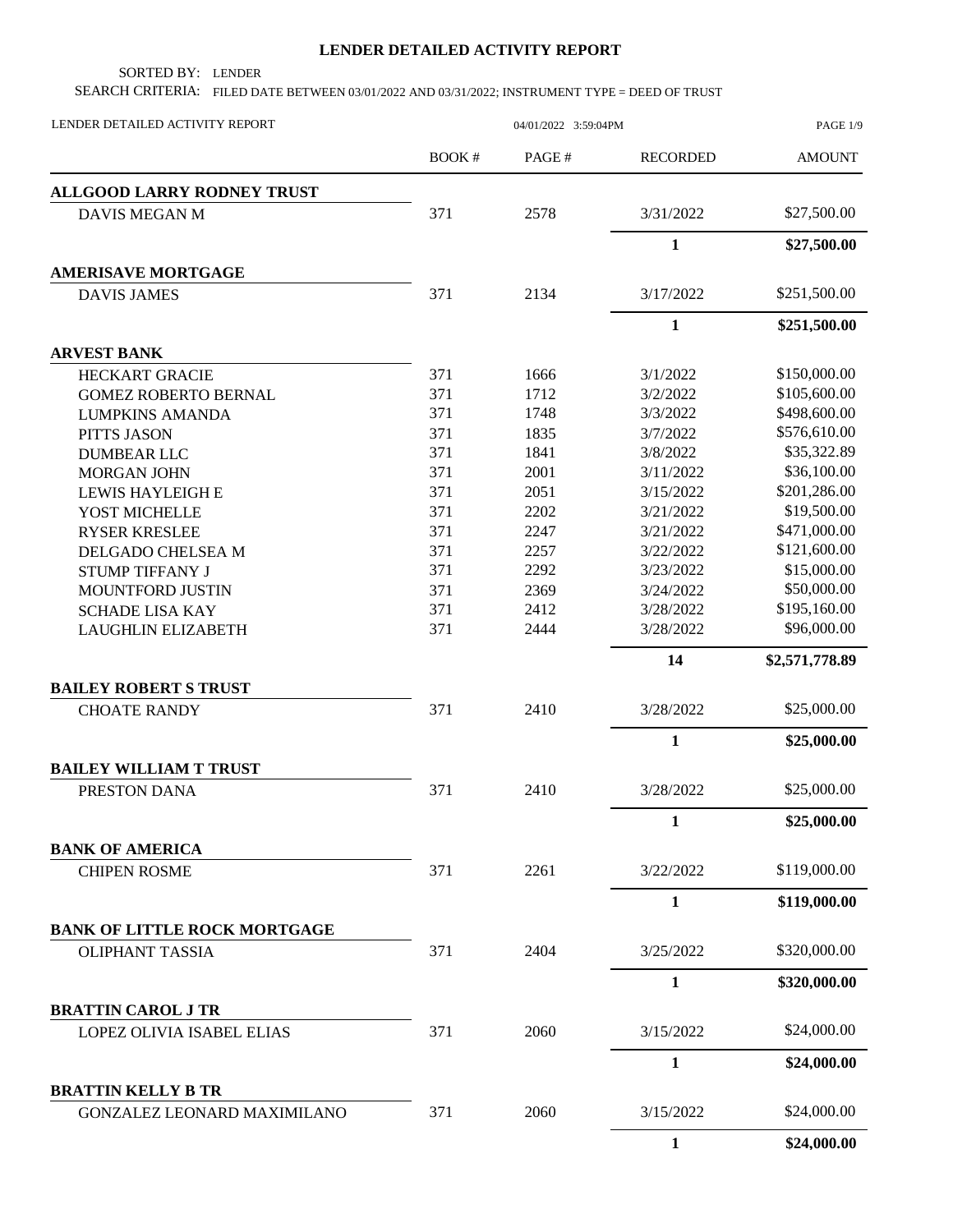| LENDER DETAILED ACTIVITY REPORT                       |        | PAGE 2/9 |                 |                |
|-------------------------------------------------------|--------|----------|-----------------|----------------|
|                                                       | BOOK # | PAGE#    | <b>RECORDED</b> | <b>AMOUNT</b>  |
| <b>CALIBER HOME LOANS</b>                             |        |          |                 |                |
| RITCHEY ELIZABETH                                     | 371    | 2133     | 3/17/2022       | \$137,365.00   |
|                                                       |        |          | $\mathbf{1}$    | \$137,365.00   |
| <b>CARDINAL FINANCIAL</b><br><b>HARRIS KERRY L</b>    | 371    | 1778     | 3/4/2022        | \$108,000.00   |
|                                                       |        |          |                 |                |
|                                                       |        |          | $\mathbf{1}$    | \$108,000.00   |
| <b>CHURCHILL MORTGAGE</b><br><b>LIEB FAMILY TRUST</b> | 371    | 2499     | 3/29/2022       | \$200,000.00   |
|                                                       |        |          | 1               | \$200,000.00   |
| <b>COHU GARY TR</b>                                   |        |          |                 |                |
| <b>LEHAR JEANNIE</b>                                  | 371    | 1732     | 3/3/2022        | \$65,800.00    |
|                                                       |        |          | 1               | \$65,800.00    |
| <b>COHU GARY TRUST</b>                                |        |          |                 |                |
| MOSER ENDEAVORS LLC                                   | 371    | 1785     | 3/4/2022        | \$130,000.00   |
|                                                       |        |          | $\mathbf{1}$    | \$130,000.00   |
| <b>COLONIAL NATIONAL MORTGAGE</b>                     |        |          |                 |                |
| <b>ARMSTRONG DUSTIN</b>                               | 371    | 2415     | 3/28/2022       | \$156,750.00   |
|                                                       |        |          | 1               | \$156,750.00   |
| <b>COMMERCE BANK</b>                                  |        |          |                 |                |
| <b>BURNETT, BRADLEY R</b>                             | 371    | 1711     | 3/2/2022        | \$1,000,000.00 |
| CAMPBELL MELISSA D                                    | 371    | 2029     | 3/14/2022       | \$36,000.00    |
| HORINE ALVA C                                         | 371    | 2049     | 3/15/2022       | \$73,000.00    |
|                                                       |        |          | $\mathbf{3}$    | \$1,109,000.00 |
| <b>COMMUNITY BANK AND TRUST</b>                       |        |          |                 |                |
| MCREYNOLDS SYLVIA E                                   | 371    | 1683     | 3/1/2022        | \$121,000.00   |
| <b>BROWN JEANANNE</b>                                 | 371    | 1769     | 3/4/2022        | \$150,000.00   |
| HESTER CYNTHIA D                                      | 371    | 1860     | 3/8/2022        | \$152,910.00   |
| PIERSON KATRICIA G                                    | 371    | 1881     | 3/9/2022        | \$157,600.00   |
| <b>GRANGER CHAD</b>                                   | 371    | 2074     | 3/15/2022       | \$330,000.00   |
| WILKIE STEPHANIE M                                    | 371    | 2155     | 3/17/2022       | \$120,000.00   |
| <b>KEELING LAVOENA P</b>                              | 371    | 2335     | 3/24/2022       | \$30,000.00    |
| <b>RENNER TRAE S</b>                                  | 371    | 2572     | 3/31/2022       | \$100,000.00   |
|                                                       |        |          | $\bf{8}$        | \$1,161,510.00 |
| <b>CONSERVATION EMPLOYEES' CREDIT UNION</b>           |        | 2182     | 3/18/2022       | \$38,400.00    |
| PERRY GALE R                                          | 371    |          |                 |                |
|                                                       |        |          | 1               | \$38,400.00    |
| <b>CORNERSTONE BANK</b><br>MCWILLIAMS MELISSA         | 371    | 2146     | 3/17/2022       | \$96,000.00    |
|                                                       |        |          | $\mathbf{1}$    | \$96,000.00    |
| DAS ACQUISITION COMPANY                               |        |          |                 |                |
| MOORE ANNA                                            | 371    | 1697     | 3/2/2022        | \$215,916.00   |
| <b>ROBERTSON COY</b>                                  | 371    | 2113     | 3/16/2022       | \$70,000.00    |
| DUVAL NANCY ELIZABETH                                 | 371    | 2536     | 3/30/2022       | \$80,750.00    |
|                                                       |        |          | $\mathbf{3}$    | \$366,666.00   |
|                                                       |        |          |                 |                |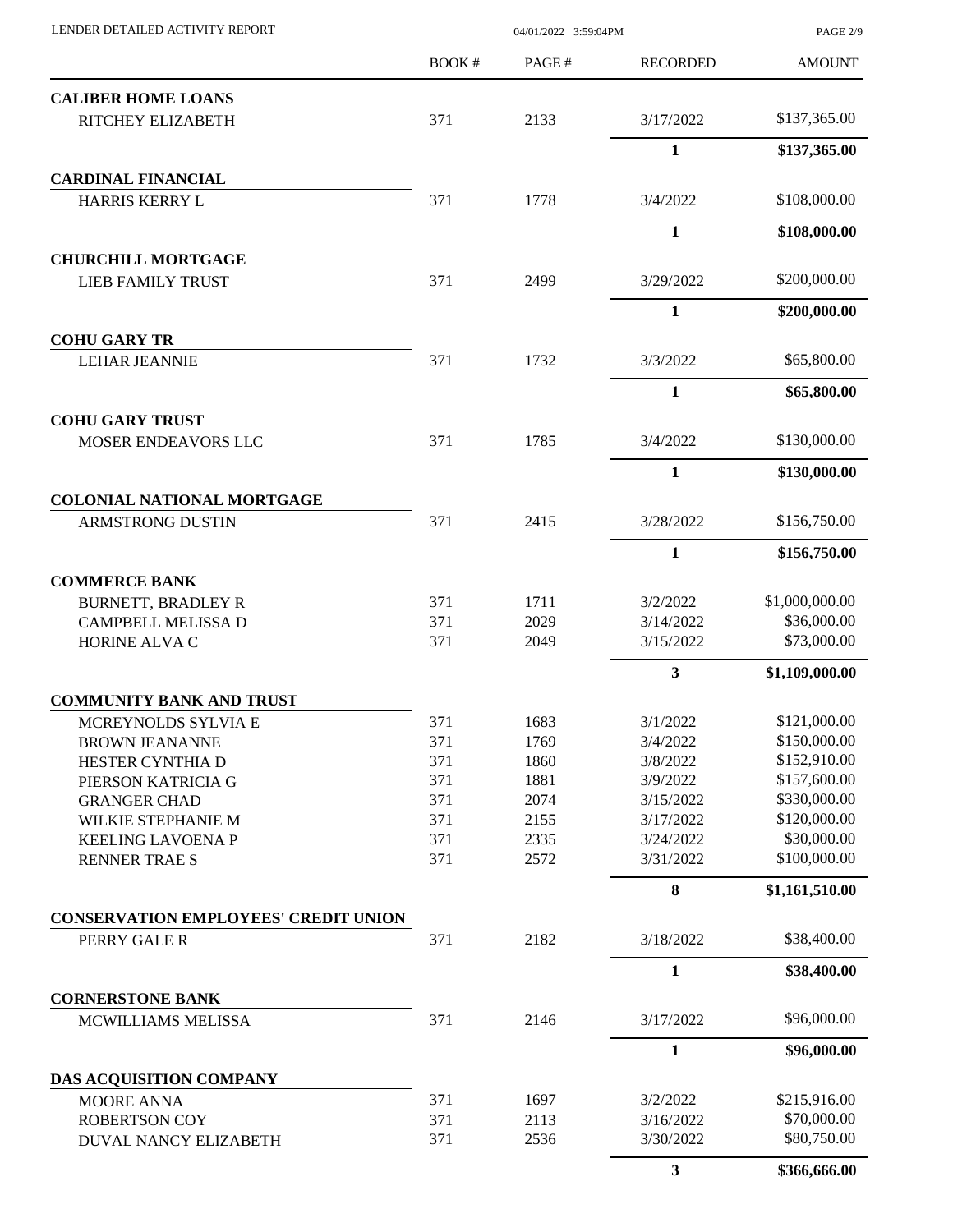PAGE 3/9

|                                                 | <b>BOOK#</b> | PAGE# | <b>RECORDED</b> | <b>AMOUNT</b>       |
|-------------------------------------------------|--------------|-------|-----------------|---------------------|
| DEUTSCHE BANK TRUST COMPANY AMERICAS            |              |       |                 |                     |
| <b>SBA INFRASTRUCTURE LLC</b>                   | 371          | 2236  | 3/21/2022       | 51,900,000.00       |
| <b>SBA MONARCH TOWERS I LLC</b>                 | 371          | 2237  | 3/21/2022       | 51,900,000.00       |
| <b>SBA STRUCTURES LLC</b>                       | 371          | 2238  | 3/21/2022       | 51,900,000.00       |
| <b>SBA STRUCTURES LLC</b>                       | 371          | 2239  | 3/21/2022       | 51,900,000.00       |
| SBA MONARCH TOWERS III LLC                      | 371          | 2240  | 3/21/2022       | 51,900,000.00       |
|                                                 |              |       | 5               | \$35,259,500,000.00 |
| <b>ENCORE BANK</b>                              |              |       |                 |                     |
| <b>HOLLY JACOB</b>                              | 371          | 1858  | 3/8/2022        | \$181,313.00        |
|                                                 |              |       | $\mathbf{1}$    | \$181,313.00        |
| FAIRWAY INDEPENDENT MORTGAGE                    |              |       |                 |                     |
| <b>RIOS LARRY JR</b>                            | 371          | 2409  | 3/28/2022       | \$432,250.00        |
|                                                 |              |       | 1               | \$432,250.00        |
| <b>FARM CREDIT SERVICES OF WESTERN ARKANSAS</b> |              |       |                 |                     |
| <b>HART ASHTON L</b>                            | 371          | 2109  | 3/16/2022       | \$212,500.00        |
|                                                 |              |       | $\mathbf{1}$    | \$212,500.00        |
| <b>FCS FINANCIAL</b><br><b>DAS KAUSIK</b>       | 371          | 1733  | 3/3/2022        | \$291,000.00        |
|                                                 |              |       | 1               | \$291,000.00        |
| <b>FIRST COMMUNITY BANK</b>                     |              |       |                 |                     |
| <b>MARCO GROUP</b>                              | 371          | 1649  | 3/1/2022        | \$1,100,000.00      |
| SPITTLER GREGORY B                              | 371          | 1682  | 3/1/2022        | \$73,000.00         |
| <b>LANG TERESA</b>                              | 371          | 1722  | 3/2/2022        | \$115,000.00        |
| <b>O'DELL NATHANAL P</b>                        | 371          | 1965  | 3/10/2022       | \$207,100.00        |
| MARCO GROUP, INC                                | 371          | 2015  | 3/14/2022       | \$250,000.00        |
| HAVEN HOMES OF SOUTHWEST MISSOURI LL            | 371          | 2017  | 3/14/2022       | \$227,500.00        |
| <b>CHANN KUNTHEAR</b>                           | 371          | 2062  | 3/15/2022       | \$45,000.00         |
| <b>MCINTURFF NATALIE</b>                        | 371          | 2076  | 3/15/2022       | \$459,223.15        |
| <b>MUSTAIN RANDY J</b>                          | 371          | 2126  | 3/17/2022       | \$220,000.00        |
| <b>NORRIS SHAUNA</b>                            | 371          | 2138  | 3/17/2022       | \$135,500.00        |
| <b>MAJOR SAM J</b>                              | 371          | 2212  | 3/21/2022       | \$122,000.00        |
| SIMS CHRISTIANA A                               | 371          | 2245  | 3/21/2022       | \$148,000.00        |
| <b>LOWREY DEBORAH</b>                           | 371          | 2308  | 3/23/2022       | \$155,000.00        |
| <b>SPEARS CASEY</b>                             | 371          | 2385  | 3/25/2022       | \$113,500.00        |
| <b>BAR N RANCH, INC</b>                         | 371          | 2476  | 3/29/2022       | \$450,000.00        |
| <b>GILBERT JENNY</b>                            | 371          | 2490  | 3/29/2022       | \$228,049.00        |
| HIGHTOWER KYLI                                  | 371          | 2491  | 3/29/2022       | \$20,000.00         |
| <b>DEWITT SHASTA</b>                            | 371          | 2492  | 3/29/2022       | \$30,484.00         |
|                                                 |              |       | 18              | \$4,099,356.15      |
| FIRST COMMUNTIY BANK                            |              |       |                 |                     |
| <b>COFFEY ASHLEY D</b>                          | 371          | 2068  | 3/15/2022       | \$38,250.00         |
|                                                 |              |       | 1               | \$38,250.00         |
| <b>FIRST STATE BANK OF PURDY</b>                |              |       |                 |                     |
| NIGAMS LLC                                      | 371          | 1647  | 3/1/2022        | \$623,560.00        |
|                                                 |              |       | $\mathbf{1}$    | \$623,560.00        |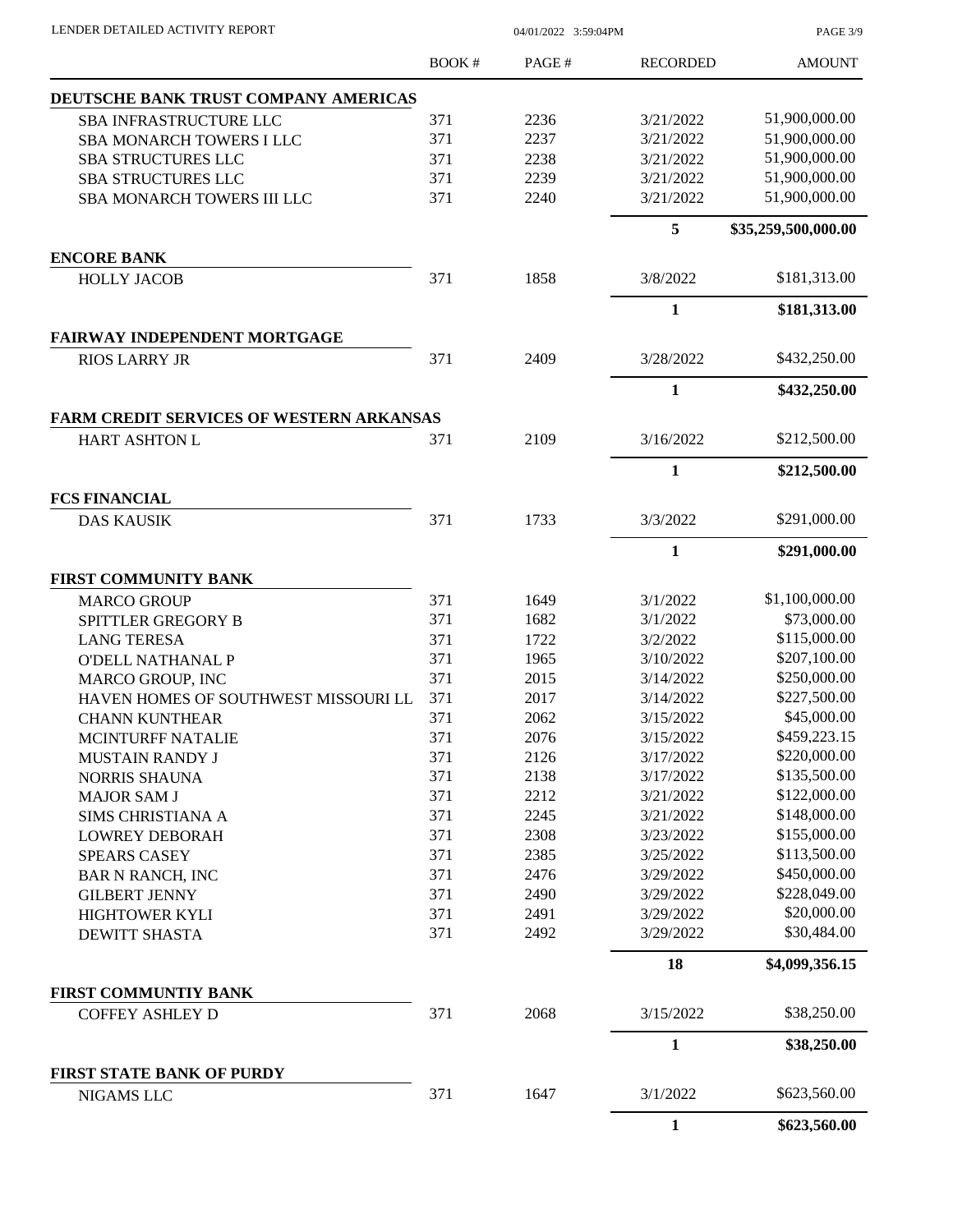PAGE 4/9

|                                               | <b>BOOK#</b> | PAGE# | <b>RECORDED</b> | <b>AMOUNT</b>  |
|-----------------------------------------------|--------------|-------|-----------------|----------------|
| <b>FLAT BRANCH MORTGAGE</b>                   |              |       |                 |                |
| <b>HARRIS MACKENZIE</b>                       | 371          | 1644  | 3/1/2022        | \$115,800.00   |
| <b>CONANT MAKENZIE A</b>                      | 371          | 1653  | 3/1/2022        | \$143,939.00   |
| <b>CROUCH MELINDA</b>                         | 371          | 1674  | 3/1/2022        | \$160,000.00   |
| <b>BANDERMAN PAUL</b>                         | 371          | 1678  | 3/1/2022        | \$138,383.00   |
| <b>LANE BROOKE M</b>                          | 371          | 1703  | 3/2/2022        | \$256,406.00   |
| <b>GOULD TANYA</b>                            | 371          | 1734  | 3/3/2022        | \$112,000.00   |
| YAMADA CYNTHIA                                | 371          | 1746  | 3/3/2022        | \$144,292.00   |
| <b>JOHNSON ANDREW J</b>                       | 371          | 1758  | 3/3/2022        | \$164,000.00   |
| <b>MILLETT RYAN</b>                           | 371          | 1768  | 3/4/2022        | \$67,777.00    |
| SHESTAKOFF CHELSEA M                          | 371          | 1773  | 3/4/2022        | \$93,279.00    |
| <b>STARNES ASHLEY</b>                         | 371          | 1818  | 3/7/2022        | \$139,918.00   |
| PLUMMER HOPE                                  | 371          | 1972  | 3/10/2022       | \$156,565.00   |
| <b>ROBERST SHELBY</b>                         | 371          | 2003  | 3/11/2022       | \$382,500.00   |
| HATFIELD SHANNON M                            | 371          | 2035  | 3/14/2022       | \$222,750.00   |
| HARPER RASHELLE R                             | 371          | 2037  | 3/14/2022       | \$222,282.00   |
| <b>KING LISA R</b>                            | 371          | 2079  | 3/15/2022       | \$142,500.00   |
| <b>HOLCOMB DAXTON D</b>                       | 371          | 2080  | 3/15/2022       | \$237,688.00   |
| STOCKTON LENAK                                | 371          | 2116  | 3/16/2022       | \$210,622.00   |
| <b>KING ANGELA</b>                            | 371          | 2120  | 3/16/2022       | \$304,800.00   |
| <b>COATNEY YASMY</b>                          | 371          | 2140  | 3/17/2022       | \$122,550.00   |
| <b>JONES MACKENZIE</b>                        | 371          | 2148  | 3/17/2022       | \$103,098.00   |
| <b>LINARES ERIKA</b>                          | 371          | 2179  | 3/18/2022       | \$288,035.00   |
| <b>BURTRUM SARAH</b>                          | 371          | 2186  | 3/18/2022       | \$169,500.00   |
| RENNER JOHN TYLER                             | 371          | 2195  | 3/18/2022       | \$121,212.00   |
| <b>SCOTT FALON</b>                            | 371          | 2208  | 3/21/2022       | \$518,150.00   |
| <b>JOHNSON ALEXANDRA</b>                      | 371          | 2232  | 3/21/2022       | \$136,000.00   |
| <b>KRUG COURTNEY</b>                          | 371          | 2279  | 3/22/2022       | \$216,892.00   |
| <b>LAMBERT NICOLE L</b>                       | 371          | 2285  | 3/22/2022       | \$101,340.00   |
| <b>WAITE IAN R</b>                            | 371          | 2368  | 3/24/2022       | \$282,483.00   |
| <b>BARKER JARED</b>                           | 371          | 2427  | 3/28/2022       | \$137,464.00   |
| <b>WESTON EMILY A</b>                         | 371          | 2443  | 3/28/2022       | \$88,000.00    |
| <b>SCHREINER JASON</b>                        | 371          | 2485  | 3/29/2022       | \$111,818.00   |
| <b>LINARES ERIKA</b>                          | 371          | 2529  | 3/30/2022       | \$288,035.00   |
| WILLIAMS MARY BETH                            | 371          | 2552  | 3/30/2022       | \$200,000.00   |
| <b>GARCIA IPOLITO LOPEZ</b>                   | 371          | 2586  | 3/31/2022       | \$87,387.00    |
|                                               |              |       |                 |                |
|                                               |              |       | 35              | \$6,387,465.00 |
| <b>FREEDOM MORTGAGE</b><br><b>PIM JAMES W</b> | 371          | 1991  | 3/11/2022       | \$118,954.00   |
|                                               |              |       | $\mathbf{1}$    | \$118,954.00   |
| FRYE FAMILY ENTERPRISES LP                    |              |       |                 |                |
| WILSON PROPERTY ENTERPRISES LLC               | 371          | 1717  | 3/2/2022        | \$45,000.00    |
|                                               |              |       | $\mathbf{1}$    | \$45,000.00    |
| <b>GATEWAY MORTGAGE GROUP</b>                 |              |       |                 |                |
| <b>RYAN ADAM</b>                              | 371          | 2040  | 3/14/2022       | \$126,800.00   |
| <b>SANDERS TIFFANY</b>                        | 371          | 2546  | 3/30/2022       | \$122,800.00   |
|                                               |              |       | $\overline{2}$  | \$249,600.00   |
| <b>GNBANK</b>                                 |              |       |                 | \$20,000.00    |
| TROUT LEEANN M                                | 371          | 1992  | 3/11/2022       |                |
|                                               |              |       | 1               | \$20,000.00    |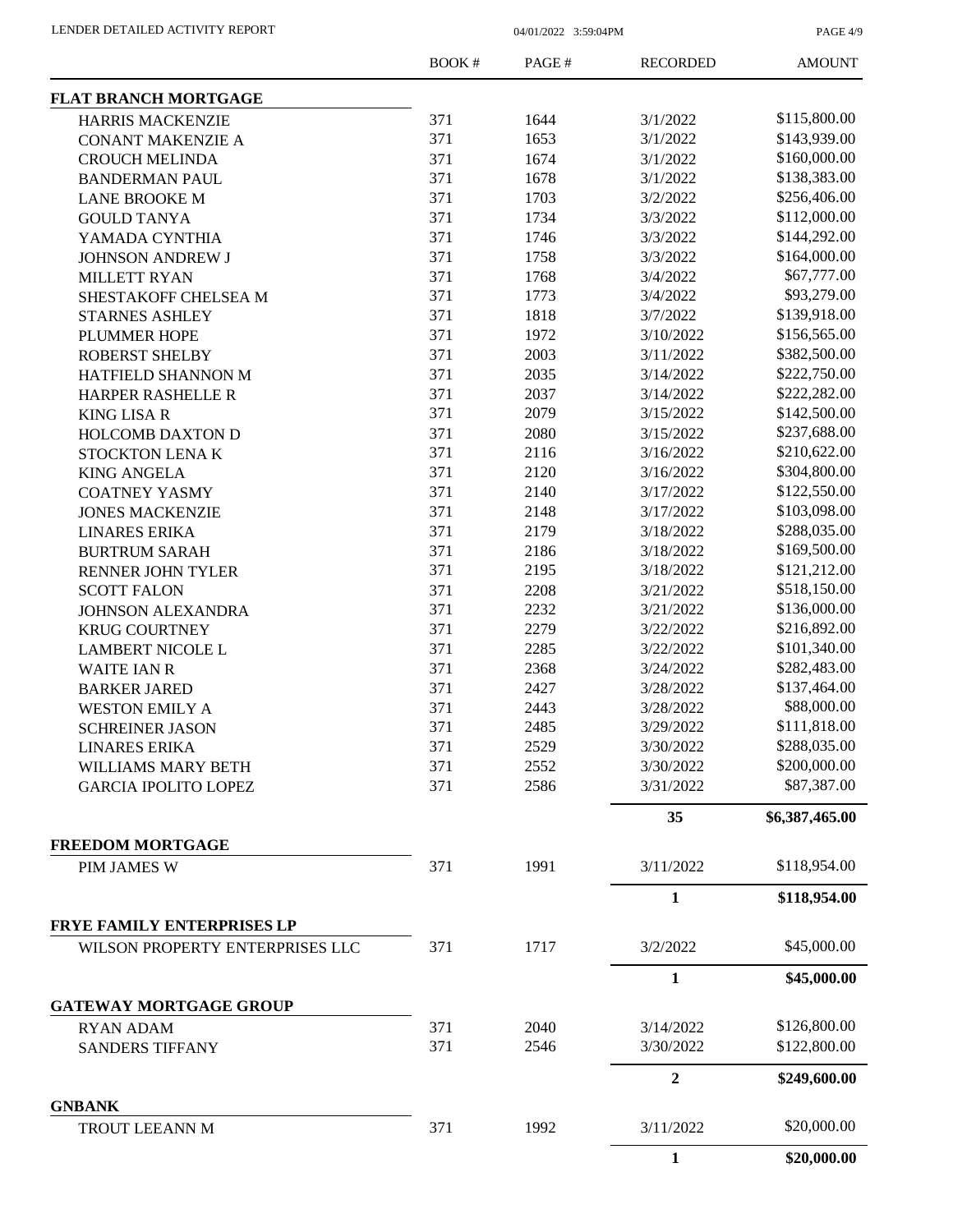| LENDER DETAILED ACTIVITY REPORT                                         |            | <b>PAGE 5/9</b> |                       |                             |
|-------------------------------------------------------------------------|------------|-----------------|-----------------------|-----------------------------|
|                                                                         | BOOK #     | PAGE#           | <b>RECORDED</b>       | <b>AMOUNT</b>               |
| <b>GO MORTGAGE</b>                                                      |            |                 |                       |                             |
| <b>BECK ANGELA</b>                                                      | 371        | 1782            | 3/4/2022              | \$103,098.00                |
| <b>BECK ANGELA</b>                                                      | 371        | 1783            | 3/4/2022              | \$3,675.00                  |
|                                                                         |            |                 | $\overline{2}$        | \$106,773.00                |
| <b>GREAT SOUTHERN BANK</b>                                              |            |                 |                       |                             |
| <b>RUARK RUSSELL LEE</b>                                                | 371        | 1725            | 3/3/2022              | \$74,000.00                 |
| <b>SCOTT DEBBIE</b>                                                     | 371        | 2031            | 3/14/2022             | \$519,390.00                |
|                                                                         |            |                 | $\overline{2}$        | \$593,390.00                |
| <b>GUARANTY BANK</b>                                                    |            |                 |                       |                             |
| UNDERHILL JANET                                                         | 371        | 1844            | 3/8/2022              | \$279,920.00<br>\$68,000.00 |
| <b>RAYDON MELANIE S</b>                                                 | 371<br>371 | 1849            | 3/8/2022              | \$375,000.00                |
| <b>VESSEL CONNIE</b>                                                    | 371        | 1889            | 3/9/2022<br>3/17/2022 | \$655,000.00                |
| MOLANDCO, INC                                                           |            | 2149            |                       |                             |
| WHITE VICKI L                                                           | 371        | 2493            | 3/29/2022             | \$300,000.00                |
|                                                                         |            |                 | 5                     | \$1,677,920.00              |
| <b>HAYES TERRY</b><br><b>HAYES BILL</b>                                 | 371        | 2084            | 3/15/2022             | \$12,000.00                 |
|                                                                         |            |                 | 1                     | \$12,000.00                 |
| <b>HINTZ ERWIN</b>                                                      |            |                 |                       |                             |
| HAYSLIP MELISSA J                                                       | 371        | 1753            | 3/3/2022              | \$18,000.00                 |
|                                                                         |            |                 | 1                     | \$18,000.00                 |
| <b>HNB NATIONAL BANK</b>                                                |            |                 |                       |                             |
| <b>TIFFANY DEBORAH</b>                                                  | 371        | 2057            | 3/15/2022             | \$115,000.00                |
|                                                                         |            |                 | $\mathbf{1}$          | \$115,000.00                |
| <b>JARKESY MERCHANT CAPITAL</b><br>HILLSIDE ESTATES MANUFACTURED HOUSIN | 371        | 1766            | 3/4/2022              | \$435,000.00                |
|                                                                         |            |                 |                       |                             |
|                                                                         |            |                 | 1                     | \$435,000.00                |
| <b>JPMORGAN CHASE BANK</b><br><b>WOODS BRANDON</b>                      | 371        | 2471            | 3/28/2022             | \$285,000.00                |
|                                                                         |            |                 | $\mathbf{1}$          | \$285,000.00                |
| <b>LAMAR BANK &amp; TRUST COMPANY</b>                                   |            |                 |                       |                             |
| <b>JONES JENNIFER</b>                                                   | 371        | 2012            | 3/14/2022             | \$385,000.00                |
|                                                                         |            |                 | 1                     | \$385,000.00                |
| LEGACY NATIONAL BANK                                                    |            |                 |                       |                             |
| HENDRICKSON LINDA R                                                     | 371        | 2390            | 3/25/2022             | \$175,892.00                |
|                                                                         |            |                 | 1                     | \$175,892.00                |
| <b>LOANDEPOT.COM</b>                                                    |            |                 |                       |                             |
| <b>BOWMAN LESLIE</b>                                                    | 371        | 1812            | 3/7/2022              | \$303,300.00                |
| SCHULTZ PATRICIA A                                                      | 371        | 1845            | 3/8/2022              | \$350,000.00                |
| <b>BRITTON MICHAEL TRUST</b>                                            | 371        | 2227            | 3/21/2022             | \$646,000.00                |
|                                                                         |            |                 | 3                     | \$1,299,300.00              |
| <b>MAILES KIMBER D TRUST</b><br>PETERS INVESTMENTS LLC                  | 371        | 2565            | 3/31/2022             | \$40,000.00                 |
|                                                                         |            |                 | 1                     | \$40,000.00                 |
|                                                                         |            |                 |                       |                             |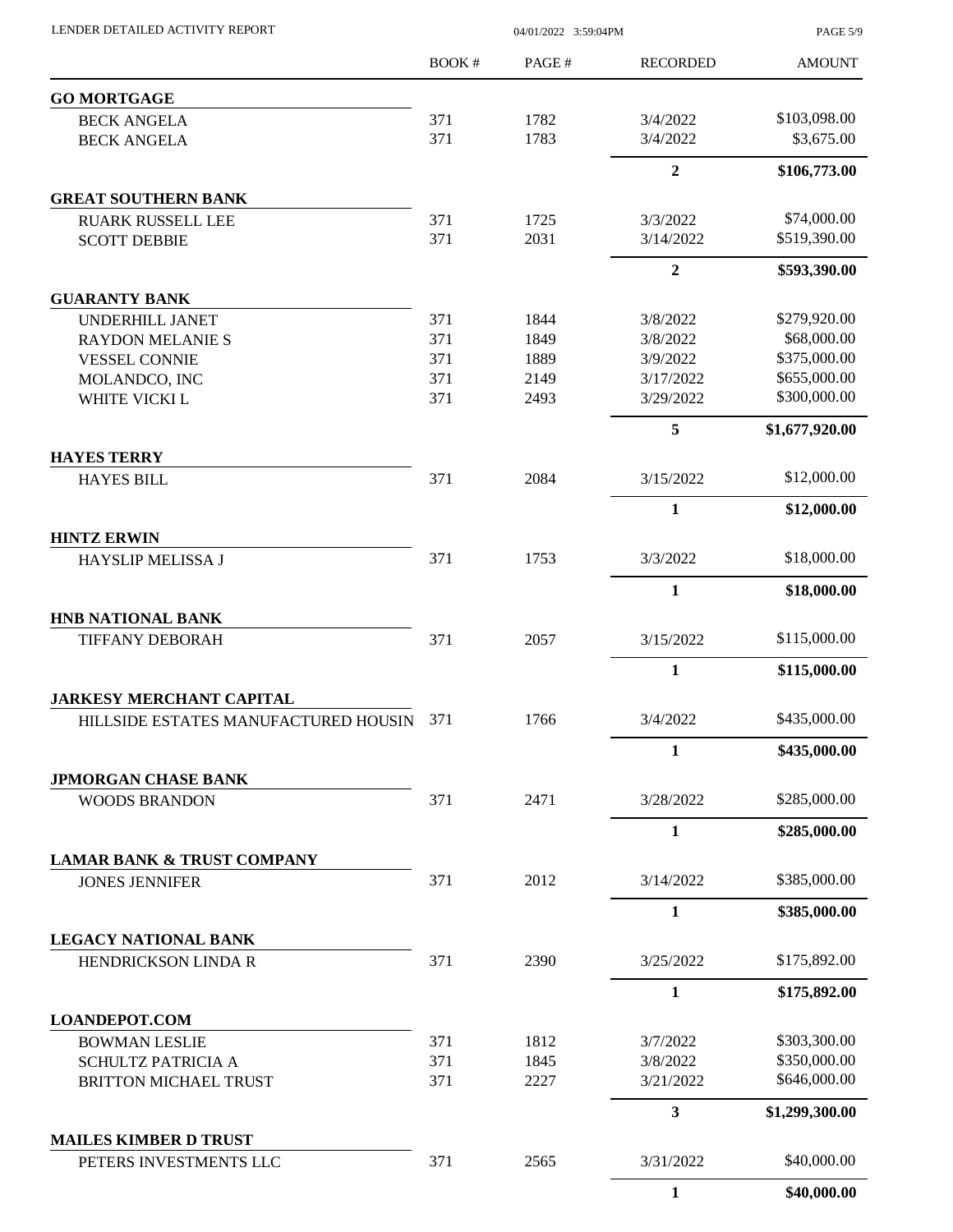| LENDER DETAILED ACTIVITY REPORT                    |              | 04/01/2022 3:59:04PM |                       |                              |
|----------------------------------------------------|--------------|----------------------|-----------------------|------------------------------|
|                                                    | <b>BOOK#</b> | PAGE#                | <b>RECORDED</b>       | <b>AMOUNT</b>                |
| MISSOURI HOUSING DEVELOPMENT COMMISSION            |              |                      |                       |                              |
| <b>STARNES ASHLEY</b>                              | 371          | 1833                 | 3/7/2022              | \$5,596.72                   |
|                                                    |              |                      | 1                     | \$5,596.72                   |
| <b>MORTGAGE RESEARCH CENTER</b>                    |              |                      |                       |                              |
| <b>FISCHER SAVANNA</b>                             | 371          | 1706                 | 3/2/2022              | \$204,600.00                 |
|                                                    |              |                      | $\mathbf{1}$          | \$204,600.00                 |
| <b>MR COOPER</b>                                   |              |                      |                       |                              |
| <b>HOGAN DEBORA</b>                                | 371          | 1966                 | 3/10/2022             | \$125,000.00                 |
| <b>MYERS KIMBERLY</b>                              | 371          | 2104                 | 3/16/2022             | \$93,417.00                  |
|                                                    |              |                      | $\mathbf{2}$          | \$218,417.00                 |
| NATIONSTAR MORTGAGE                                |              |                      |                       |                              |
| <b>ABBOTT MELISSA M</b>                            | 371          | 2006                 | 3/14/2022             | \$73,250.00                  |
|                                                    |              |                      | $\mathbf{1}$          | \$73,250.00                  |
| <b>NBKC BANK</b>                                   |              |                      |                       |                              |
| <b>WINCHESTER RANDI</b>                            | 371          | 2488                 | 3/29/2022             | \$320,000.00                 |
|                                                    |              |                      | 1                     | \$320,000.00                 |
| <b>NEWREZ LLC</b>                                  |              |                      |                       |                              |
| <b>GAUTHIER RUBY</b><br><b>JOHNSON SHIRLEY ANN</b> | 371<br>371   | 1645<br>2048         | 3/1/2022<br>3/15/2022 | \$154,500.00<br>\$155,750.00 |
|                                                    |              |                      |                       |                              |
|                                                    |              |                      | $\mathbf{2}$          | \$310,250.00                 |
| <b>OAKSTAR BANK</b><br><b>JAAG PROPERTIES LLC</b>  | 371          | 2504                 | 3/30/2022             | \$171,000.00                 |
| <b>HOLDEN EVA</b>                                  | 371          | 2555                 | 3/30/2022             | \$150,000.00                 |
|                                                    |              |                      | $\boldsymbol{2}$      | \$321,000.00                 |
| <b>PADDIO</b>                                      |              |                      |                       |                              |
| <b>VANWIE PATRICIA</b>                             | 371          | 2082                 | 3/15/2022             | \$147,374.00                 |
|                                                    |              |                      | 1                     | \$147,374.00                 |
| PEOPLES BANK                                       |              |                      |                       |                              |
| <b>SNOW GINGER K</b>                               | 371          | 1872                 | 3/9/2022              | \$115,200.00                 |
| LC LIFE SOLUTIONS                                  | 371          | 2477                 | 3/29/2022             | \$113,000.00                 |
|                                                    |              |                      | $\boldsymbol{2}$      | \$228,200.00                 |
| PEOPLES BANK OF SENECA                             |              |                      |                       |                              |
| <b>REINKE TIM</b>                                  | 371          | 1656                 | 3/1/2022              | \$70,000.00                  |
| KITCHEN GINGER C MCGARRAH                          | 371          | 1719                 | 3/2/2022              | \$194,400.00                 |
| ZAK'S EXPRESS CAR WASH LLC                         | 371          | 1754                 | 3/3/2022              | \$2,829,600.00               |
| <b>SNOW GINGER K</b>                               | 371          | 1808                 | 3/7/2022              | \$130,900.00                 |
| <b>SNOW GINGER K</b>                               | 371          | 1809                 | 3/7/2022              | \$69,480.00                  |
| <b>SNOW GINGER K</b>                               | 371          | 1810                 | 3/7/2022              | \$77,350.00                  |
| HALE & HALE HOLDINGS LLC                           | 371          | 1828                 | 3/7/2022              | \$51,000.00                  |
| <b>TRAMELL STEVEN</b>                              | 371          | 2041                 | 3/14/2022             | \$100,000.00                 |
| <b>ENGELAGE JENNIE</b>                             | 371          | 2333                 | 3/24/2022             | \$100,000.00                 |
| <b>HOGAN MELISSA</b>                               | 371          | 2376                 | 3/24/2022             | \$512,200.00                 |
| <b>WEEMS MELANIE</b>                               | 371          | 2574                 | 3/31/2022             | \$180,000.00                 |
| <b>WEEMS JOHN</b>                                  | 371          | 2575                 | 3/31/2022             | \$20,250.00                  |
|                                                    |              |                      | 12                    | \$4,335,180.00               |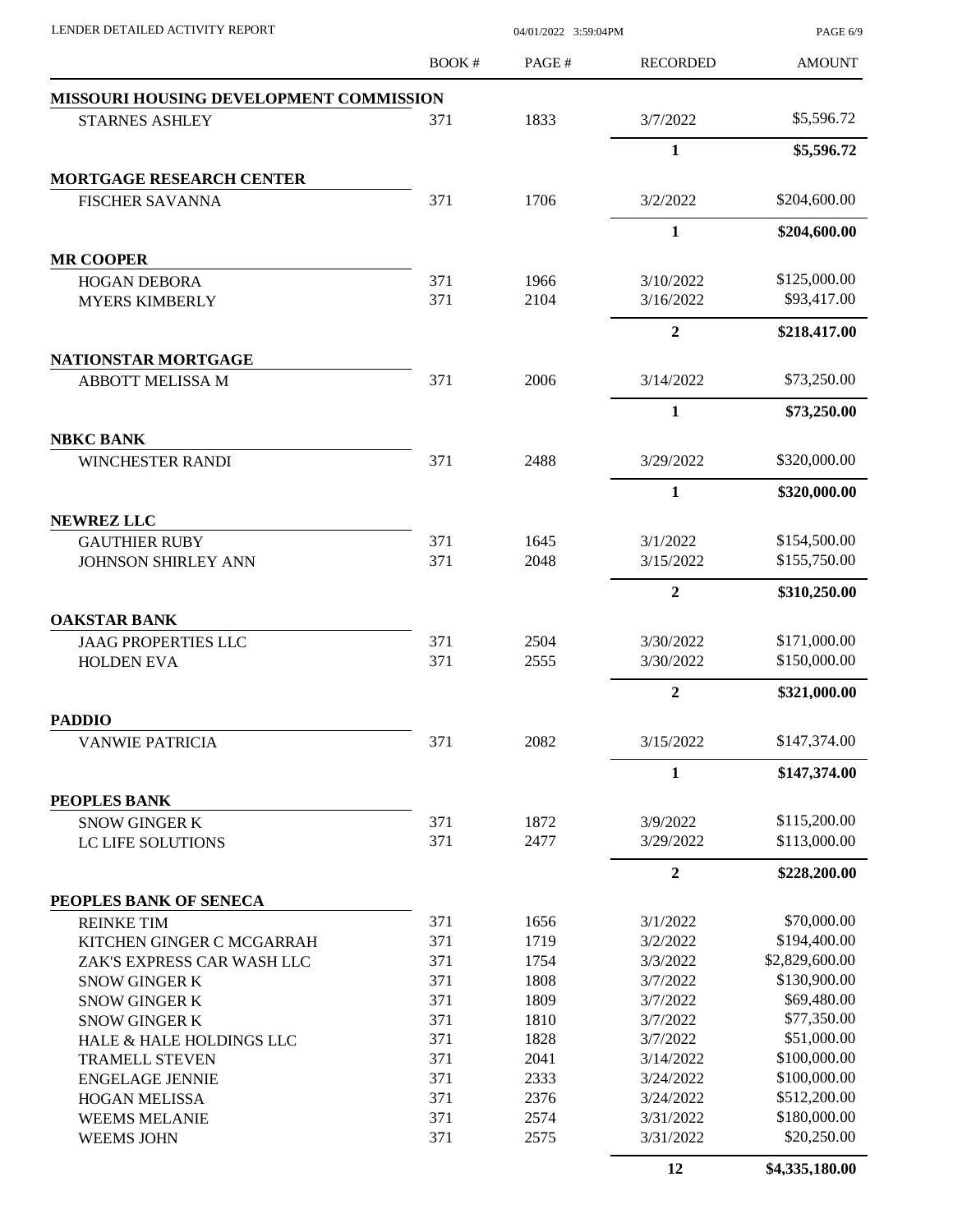| LENDER DETAILED ACTIVITY REPORT      |                                                                                                                                                                                                                                                                                                                                                                                                                                                                                                                                                                                                                                                                                                       |       |                                                                                                                                                                                                                                                                                                                                                                                                                                                                                                                                                                                                                                                                   | PAGE 7/9       |  |
|--------------------------------------|-------------------------------------------------------------------------------------------------------------------------------------------------------------------------------------------------------------------------------------------------------------------------------------------------------------------------------------------------------------------------------------------------------------------------------------------------------------------------------------------------------------------------------------------------------------------------------------------------------------------------------------------------------------------------------------------------------|-------|-------------------------------------------------------------------------------------------------------------------------------------------------------------------------------------------------------------------------------------------------------------------------------------------------------------------------------------------------------------------------------------------------------------------------------------------------------------------------------------------------------------------------------------------------------------------------------------------------------------------------------------------------------------------|----------------|--|
|                                      | BOOK #                                                                                                                                                                                                                                                                                                                                                                                                                                                                                                                                                                                                                                                                                                | PAGE# | <b>RECORDED</b>                                                                                                                                                                                                                                                                                                                                                                                                                                                                                                                                                                                                                                                   | <b>AMOUNT</b>  |  |
| PINNACLE BANK                        |                                                                                                                                                                                                                                                                                                                                                                                                                                                                                                                                                                                                                                                                                                       |       |                                                                                                                                                                                                                                                                                                                                                                                                                                                                                                                                                                                                                                                                   |                |  |
| <b>DORRIS CHRISTINA F</b>            | 371                                                                                                                                                                                                                                                                                                                                                                                                                                                                                                                                                                                                                                                                                                   | 1815  | 3/7/2022                                                                                                                                                                                                                                                                                                                                                                                                                                                                                                                                                                                                                                                          | \$318,000.00   |  |
| <b>KINNAIRD AMBER</b>                | 371                                                                                                                                                                                                                                                                                                                                                                                                                                                                                                                                                                                                                                                                                                   | 2255  | 3/22/2022                                                                                                                                                                                                                                                                                                                                                                                                                                                                                                                                                                                                                                                         | \$316,500.00   |  |
| <b>KINNAIRD AMBER</b>                | 371                                                                                                                                                                                                                                                                                                                                                                                                                                                                                                                                                                                                                                                                                                   | 2256  | 3/22/2022                                                                                                                                                                                                                                                                                                                                                                                                                                                                                                                                                                                                                                                         | \$580,000.00   |  |
| <b>BEACHNER MAGGIE C</b>             | 371                                                                                                                                                                                                                                                                                                                                                                                                                                                                                                                                                                                                                                                                                                   | 2528  | 04/01/2022 3:59:04PM<br>3/30/2022<br>$\overline{\mathbf{4}}$<br>1940<br>3/9/2022<br>$\mathbf{1}$<br>1813<br>3/7/2022<br>1848<br>3/8/2022<br>1993<br>3/11/2022<br>2091<br>3/16/2022<br>2096<br>3/16/2022<br>2098<br>3/16/2022<br>2163<br>3/18/2022<br>2271<br>3/22/2022<br>2344<br>3/24/2022<br>2419<br>3/28/2022<br>10<br>1868<br>3/9/2022<br>$\mathbf{1}$<br>2387<br>3/25/2022<br>$\mathbf{1}$<br>1724<br>3/3/2022<br>2097<br>3/16/2022<br>2131<br>3/17/2022<br>2176<br>3/18/2022<br>2494<br>3/29/2022<br>5<br>2044<br>3/15/2022<br>2224<br>3/21/2022<br>$\overline{2}$<br>3/23/2022<br>2326<br>2422<br>3/28/2022<br>2423<br>3/28/2022<br>3<br>2065<br>3/15/2022 | \$491,800.00   |  |
|                                      |                                                                                                                                                                                                                                                                                                                                                                                                                                                                                                                                                                                                                                                                                                       |       |                                                                                                                                                                                                                                                                                                                                                                                                                                                                                                                                                                                                                                                                   | \$1,706,300.00 |  |
| PINNACLE LENDING GROUP               | <b>BRUECKNER NINA M</b><br>371<br><b>ROCKET MORTGAGE</b><br>371<br>YANG KOU<br>371<br><b>HOBBS ADREA SUE</b><br>371<br><b>WALKER HERBERT</b><br>371<br><b>WELSH CATHERINE A</b><br>371<br><b>TODD LARRY</b><br>371<br><b>JASUMBACK CHRISTOPHER M</b><br>371<br><b>COFFEY ROSE MARY</b><br>371<br><b>BLANKENSHIP PANDORA A</b><br>371<br><b>MARTIN LANA SUE</b><br>371<br>CHENOWETH CAROL L<br>ROYAL UNITED MORTGAGE<br>371<br><b>MCCLAIN JOHNIE R</b><br><b>RURAL HOUSING SERVICE</b><br>371<br>SECRETARY OF HOUSING AND URBAN DEVELOPMENT<br>371<br>PELT MARIETTA<br>371<br>FALKENSTEN PAMELA I<br>371<br>PROUGH ANGELIQUE<br>371<br><b>MASSEY REBECCA</b><br>371<br>371<br>371<br>371<br>371<br>371 |       |                                                                                                                                                                                                                                                                                                                                                                                                                                                                                                                                                                                                                                                                   |                |  |
|                                      |                                                                                                                                                                                                                                                                                                                                                                                                                                                                                                                                                                                                                                                                                                       |       |                                                                                                                                                                                                                                                                                                                                                                                                                                                                                                                                                                                                                                                                   | \$444,000.00   |  |
|                                      |                                                                                                                                                                                                                                                                                                                                                                                                                                                                                                                                                                                                                                                                                                       |       |                                                                                                                                                                                                                                                                                                                                                                                                                                                                                                                                                                                                                                                                   | \$444,000.00   |  |
|                                      |                                                                                                                                                                                                                                                                                                                                                                                                                                                                                                                                                                                                                                                                                                       |       |                                                                                                                                                                                                                                                                                                                                                                                                                                                                                                                                                                                                                                                                   | \$207,671.00   |  |
|                                      |                                                                                                                                                                                                                                                                                                                                                                                                                                                                                                                                                                                                                                                                                                       |       |                                                                                                                                                                                                                                                                                                                                                                                                                                                                                                                                                                                                                                                                   | \$131,500.00   |  |
|                                      |                                                                                                                                                                                                                                                                                                                                                                                                                                                                                                                                                                                                                                                                                                       |       |                                                                                                                                                                                                                                                                                                                                                                                                                                                                                                                                                                                                                                                                   | \$112,700.00   |  |
|                                      |                                                                                                                                                                                                                                                                                                                                                                                                                                                                                                                                                                                                                                                                                                       |       |                                                                                                                                                                                                                                                                                                                                                                                                                                                                                                                                                                                                                                                                   | \$277,682.00   |  |
|                                      |                                                                                                                                                                                                                                                                                                                                                                                                                                                                                                                                                                                                                                                                                                       |       |                                                                                                                                                                                                                                                                                                                                                                                                                                                                                                                                                                                                                                                                   | \$121,600.00   |  |
|                                      |                                                                                                                                                                                                                                                                                                                                                                                                                                                                                                                                                                                                                                                                                                       |       |                                                                                                                                                                                                                                                                                                                                                                                                                                                                                                                                                                                                                                                                   | \$220,000.00   |  |
|                                      |                                                                                                                                                                                                                                                                                                                                                                                                                                                                                                                                                                                                                                                                                                       |       |                                                                                                                                                                                                                                                                                                                                                                                                                                                                                                                                                                                                                                                                   | \$183,710.00   |  |
|                                      |                                                                                                                                                                                                                                                                                                                                                                                                                                                                                                                                                                                                                                                                                                       |       |                                                                                                                                                                                                                                                                                                                                                                                                                                                                                                                                                                                                                                                                   | \$113,500.00   |  |
|                                      |                                                                                                                                                                                                                                                                                                                                                                                                                                                                                                                                                                                                                                                                                                       |       |                                                                                                                                                                                                                                                                                                                                                                                                                                                                                                                                                                                                                                                                   | \$87,000.00    |  |
|                                      | 371<br>LYLE DAVID ISAAC<br>$\mathbf{1}$                                                                                                                                                                                                                                                                                                                                                                                                                                                                                                                                                                                                                                                               |       | \$173,000.00                                                                                                                                                                                                                                                                                                                                                                                                                                                                                                                                                                                                                                                      |                |  |
|                                      |                                                                                                                                                                                                                                                                                                                                                                                                                                                                                                                                                                                                                                                                                                       |       |                                                                                                                                                                                                                                                                                                                                                                                                                                                                                                                                                                                                                                                                   |                |  |
|                                      |                                                                                                                                                                                                                                                                                                                                                                                                                                                                                                                                                                                                                                                                                                       |       |                                                                                                                                                                                                                                                                                                                                                                                                                                                                                                                                                                                                                                                                   | \$1,628,363.00 |  |
|                                      |                                                                                                                                                                                                                                                                                                                                                                                                                                                                                                                                                                                                                                                                                                       |       |                                                                                                                                                                                                                                                                                                                                                                                                                                                                                                                                                                                                                                                                   | \$177,750.00   |  |
|                                      |                                                                                                                                                                                                                                                                                                                                                                                                                                                                                                                                                                                                                                                                                                       |       |                                                                                                                                                                                                                                                                                                                                                                                                                                                                                                                                                                                                                                                                   |                |  |
|                                      |                                                                                                                                                                                                                                                                                                                                                                                                                                                                                                                                                                                                                                                                                                       |       |                                                                                                                                                                                                                                                                                                                                                                                                                                                                                                                                                                                                                                                                   | \$177,750.00   |  |
| <b>ESLICK DANIEL</b>                 |                                                                                                                                                                                                                                                                                                                                                                                                                                                                                                                                                                                                                                                                                                       |       |                                                                                                                                                                                                                                                                                                                                                                                                                                                                                                                                                                                                                                                                   | \$3,641.43     |  |
|                                      |                                                                                                                                                                                                                                                                                                                                                                                                                                                                                                                                                                                                                                                                                                       |       |                                                                                                                                                                                                                                                                                                                                                                                                                                                                                                                                                                                                                                                                   | \$3,641.43     |  |
|                                      |                                                                                                                                                                                                                                                                                                                                                                                                                                                                                                                                                                                                                                                                                                       |       |                                                                                                                                                                                                                                                                                                                                                                                                                                                                                                                                                                                                                                                                   |                |  |
|                                      |                                                                                                                                                                                                                                                                                                                                                                                                                                                                                                                                                                                                                                                                                                       |       |                                                                                                                                                                                                                                                                                                                                                                                                                                                                                                                                                                                                                                                                   | \$11,759.33    |  |
|                                      |                                                                                                                                                                                                                                                                                                                                                                                                                                                                                                                                                                                                                                                                                                       |       |                                                                                                                                                                                                                                                                                                                                                                                                                                                                                                                                                                                                                                                                   | \$7,576.24     |  |
|                                      |                                                                                                                                                                                                                                                                                                                                                                                                                                                                                                                                                                                                                                                                                                       |       |                                                                                                                                                                                                                                                                                                                                                                                                                                                                                                                                                                                                                                                                   | \$10,059.80    |  |
|                                      |                                                                                                                                                                                                                                                                                                                                                                                                                                                                                                                                                                                                                                                                                                       |       |                                                                                                                                                                                                                                                                                                                                                                                                                                                                                                                                                                                                                                                                   | \$23,368.10    |  |
| <b>GILES LOREN</b>                   |                                                                                                                                                                                                                                                                                                                                                                                                                                                                                                                                                                                                                                                                                                       |       |                                                                                                                                                                                                                                                                                                                                                                                                                                                                                                                                                                                                                                                                   | \$22,363.76    |  |
|                                      |                                                                                                                                                                                                                                                                                                                                                                                                                                                                                                                                                                                                                                                                                                       |       |                                                                                                                                                                                                                                                                                                                                                                                                                                                                                                                                                                                                                                                                   | \$75,127.23    |  |
| <b>SECRETARY OF VETERANS AFFAIRS</b> |                                                                                                                                                                                                                                                                                                                                                                                                                                                                                                                                                                                                                                                                                                       |       |                                                                                                                                                                                                                                                                                                                                                                                                                                                                                                                                                                                                                                                                   |                |  |
| <b>ACKERSON DARLENE F</b>            |                                                                                                                                                                                                                                                                                                                                                                                                                                                                                                                                                                                                                                                                                                       |       |                                                                                                                                                                                                                                                                                                                                                                                                                                                                                                                                                                                                                                                                   | \$12,745.39    |  |
| <b>KESLER HEATHER R</b>              |                                                                                                                                                                                                                                                                                                                                                                                                                                                                                                                                                                                                                                                                                                       |       |                                                                                                                                                                                                                                                                                                                                                                                                                                                                                                                                                                                                                                                                   | \$40,794.84    |  |
|                                      |                                                                                                                                                                                                                                                                                                                                                                                                                                                                                                                                                                                                                                                                                                       |       |                                                                                                                                                                                                                                                                                                                                                                                                                                                                                                                                                                                                                                                                   | \$53,540.23    |  |
| SECURITY BANK OF SOUTHWEST MISSOURI  |                                                                                                                                                                                                                                                                                                                                                                                                                                                                                                                                                                                                                                                                                                       |       |                                                                                                                                                                                                                                                                                                                                                                                                                                                                                                                                                                                                                                                                   |                |  |
| <b>EVANS JERRY DEAN TRUST</b>        |                                                                                                                                                                                                                                                                                                                                                                                                                                                                                                                                                                                                                                                                                                       |       |                                                                                                                                                                                                                                                                                                                                                                                                                                                                                                                                                                                                                                                                   | \$662,000.00   |  |
| 4 STATE PROPERTY BROTHERS, LLC       |                                                                                                                                                                                                                                                                                                                                                                                                                                                                                                                                                                                                                                                                                                       |       |                                                                                                                                                                                                                                                                                                                                                                                                                                                                                                                                                                                                                                                                   | \$429,000.00   |  |
| 4 STATE PROPERTY BROTHERS, LLC       |                                                                                                                                                                                                                                                                                                                                                                                                                                                                                                                                                                                                                                                                                                       |       |                                                                                                                                                                                                                                                                                                                                                                                                                                                                                                                                                                                                                                                                   | \$436,000.00   |  |
|                                      |                                                                                                                                                                                                                                                                                                                                                                                                                                                                                                                                                                                                                                                                                                       |       |                                                                                                                                                                                                                                                                                                                                                                                                                                                                                                                                                                                                                                                                   | \$1,527,000.00 |  |
| <b>SIMMONS BANK</b>                  |                                                                                                                                                                                                                                                                                                                                                                                                                                                                                                                                                                                                                                                                                                       |       |                                                                                                                                                                                                                                                                                                                                                                                                                                                                                                                                                                                                                                                                   |                |  |
|                                      |                                                                                                                                                                                                                                                                                                                                                                                                                                                                                                                                                                                                                                                                                                       |       |                                                                                                                                                                                                                                                                                                                                                                                                                                                                                                                                                                                                                                                                   | \$117,500.00   |  |
|                                      |                                                                                                                                                                                                                                                                                                                                                                                                                                                                                                                                                                                                                                                                                                       |       |                                                                                                                                                                                                                                                                                                                                                                                                                                                                                                                                                                                                                                                                   | \$117,500.00   |  |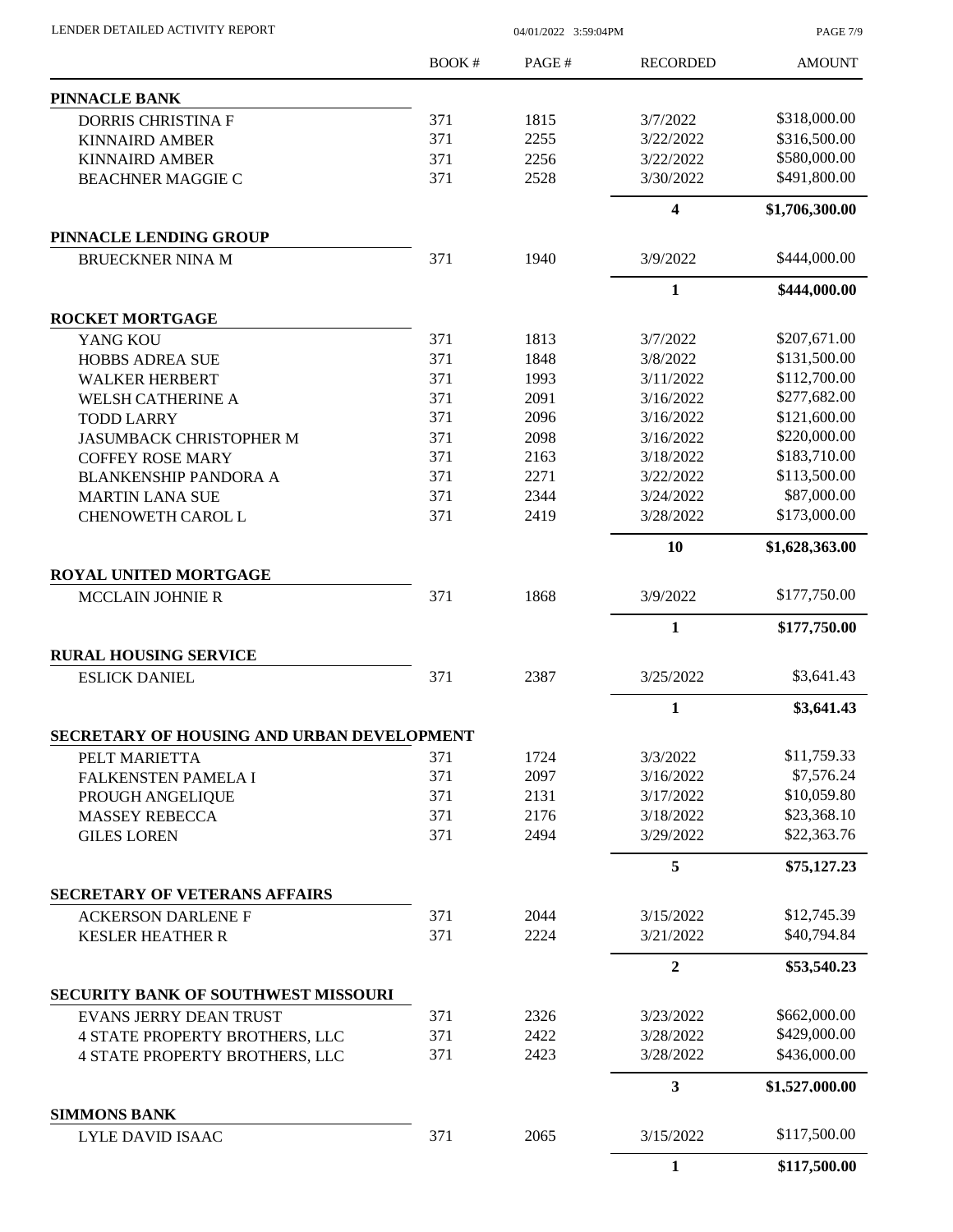PAGE 8/9

|                                          | BOOK# | PAGE# | <b>RECORDED</b> | <b>AMOUNT</b>  |
|------------------------------------------|-------|-------|-----------------|----------------|
| <b>SOUTHWEST MISSOURI BANK</b>           |       |       |                 |                |
| GOPALAKRISHNAN RACHEAL                   | 371   | 1668  | 3/1/2022        | \$198,000.00   |
| ABERCROMBIE MARCY L                      | 371   | 1707  | 3/2/2022        | \$306,500.00   |
| <b>GRAY DENNI</b>                        | 371   | 1741  | 3/3/2022        | \$95,000.00    |
| POGUE WAYNE                              | 371   | 1819  | 3/7/2022        | \$160,000.00   |
| THOMAS FIRM LLC                          | 371   | 1820  | 3/7/2022        | \$80,000.00    |
| <b>ROGERS SARAH</b>                      | 371   | 1821  | 3/7/2022        | \$32,216.00    |
| <b>HARRYMAN TODD</b>                     | 371   | 1823  | 3/7/2022        | \$160,000.00   |
| <b>MARTIN REBECCA</b>                    | 371   | 1824  | 3/7/2022        | \$20,000.00    |
| <b>ALCORN CHRISTINA M</b>                | 371   | 1974  | 3/10/2022       | \$332,400.00   |
| WOLFENBARGER JEREMY ALVIN                | 371   | 1975  | 3/10/2022       | \$293,600.00   |
| <b>LBREY AMANDA</b>                      | 371   | 1976  | 3/10/2022       | \$45,000.00    |
| <b>WILSON KIM M</b>                      | 371   | 2112  | 3/16/2022       | \$257,700.00   |
| <b>SELGEBY TIFFANY</b>                   | 371   | 2159  | 3/17/2022       | \$48,000.00    |
| <b>FRANCISCO JULIE</b>                   | 371   | 2266  | 3/22/2022       | \$187,500.00   |
| <b>MARCOUX DEE ANNA</b>                  | 371   | 2267  | 3/22/2022       | \$175,000.00   |
| <b>ROSS JOHN DWIGHT</b>                  | 371   | 2268  | 3/22/2022       | \$21,000.00    |
| <b>SASSER DAWN</b>                       | 371   | 2314  | 3/23/2022       | \$86,450.00    |
| <b>SNELGROVE CARLA</b>                   | 371   | 2315  | 3/23/2022       | \$460,000.00   |
| <b>JACKSON MARY</b>                      | 371   | 2316  | 3/23/2022       | \$75,000.00    |
|                                          | 371   | 2377  | 3/24/2022       | \$120,000.00   |
| <b>CLARK RONALD</b>                      | 371   |       |                 | \$64,000.00    |
| <b>CHILDERS JORDAN</b>                   |       | 2407  | 3/25/2022       |                |
| <b>MERRICK BRENDA A</b>                  | 371   | 2580  | 3/31/2022       | \$166,000.00   |
| <b>LEWIS EMILY DANIELE</b>               | 371   | 2581  | 3/31/2022       | \$168,000.00   |
| <b>SHARP STEVEN W</b>                    | 371   | 2582  | 3/31/2022       | \$9,638.00     |
| <b>JAAG PROPERTIES LLC</b>               | 371   | 2584  | 3/31/2022       | \$100,000.00   |
|                                          |       |       | 25              | \$3,661,004.00 |
| <b>STROUD GARY</b><br><b>MORGAN LEVI</b> | 371   | 1851  | 3/8/2022        | \$120,000.00   |
|                                          |       |       | 1               | \$120,000.00   |
| <b>STROUD GEORGIA</b>                    |       |       |                 |                |
| <b>MORGAN MISTY</b>                      | 371   | 1851  | 3/8/2022        | \$120,000.00   |
|                                          |       |       | $\mathbf{1}$    | \$120,000.00   |
| <b>SULLIVAN BANK</b>                     |       |       |                 |                |
| <b>JAAM PROPERTIES LLC</b>               | 371   | 2124  | 3/17/2022       | \$216,500.00   |
|                                          |       |       | $\mathbf{1}$    | \$216,500.00   |
| THE CORNERSTONE BANK                     |       |       |                 |                |
| <b>SAMPSON STACI</b>                     | 371   | 1709  | 3/2/2022        | \$335,000.00   |
|                                          |       |       | $\mathbf{1}$    | \$335,000.00   |
| <b>THRIVE MORTGAGE</b>                   |       |       |                 |                |
| KIMBRELL SHERYL                          | 371   | 2533  | 3/30/2022       | \$219,373.00   |
|                                          |       |       | $\mathbf{1}$    | \$219,373.00   |
| <b>TOWNE MORTGAGE</b>                    |       |       |                 | \$62,644.00    |
| VANGUNDA KIMBELRY                        | 371   | 2392  | 3/25/2022       |                |
| <b>TRUIST BANK</b>                       |       |       | $\mathbf{1}$    | \$62,644.00    |
| <b>GLOVER JEAN</b>                       | 371   | 2445  | 3/28/2022       | \$93,000.00    |
|                                          |       |       | $\mathbf{1}$    | \$93,000.00    |